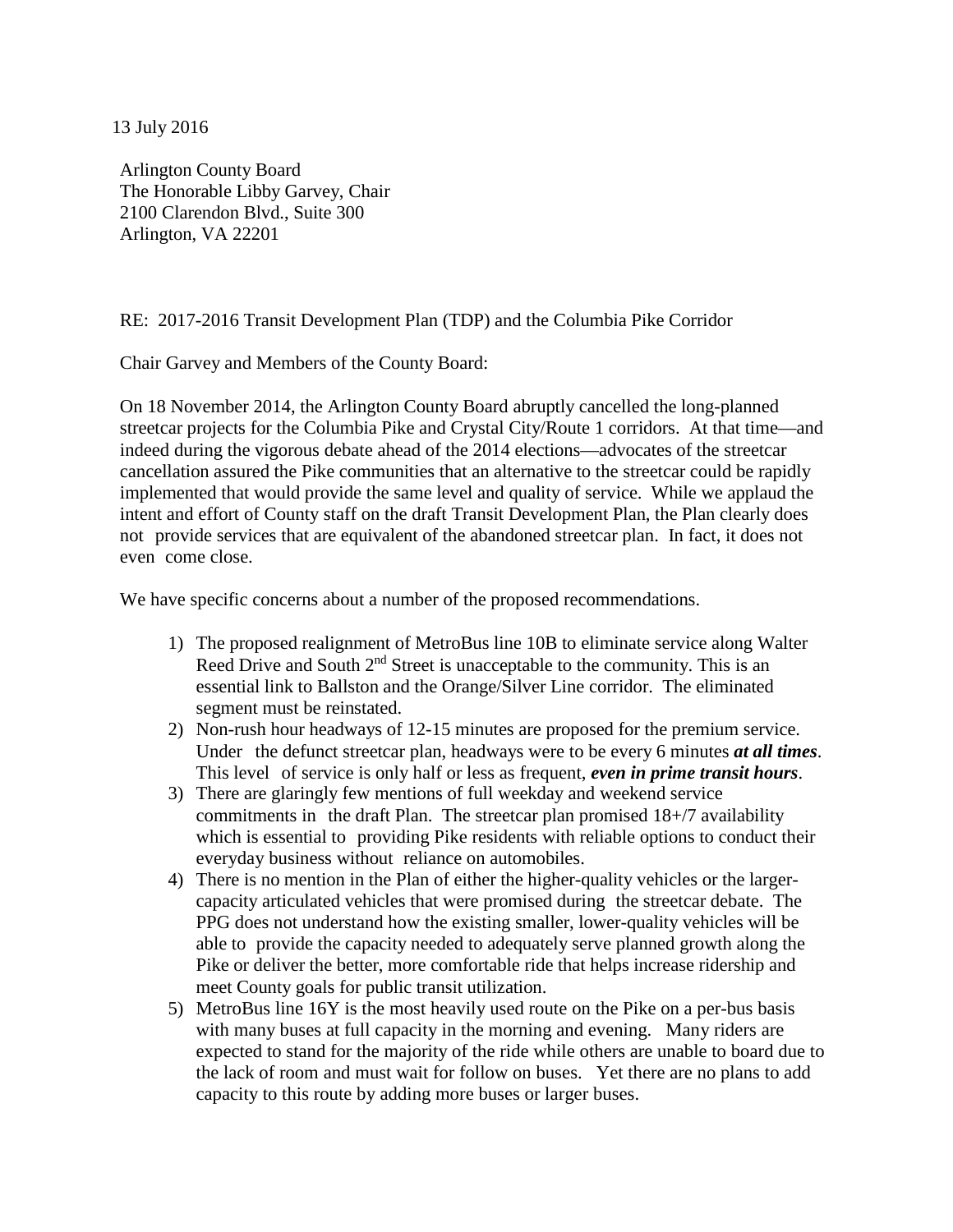- 6) Procurement of articulated buses cannot occur until a maintenance and storage facility can be built to accommodate such buses. Because of the lead time involved to put such a facility in place, we are puzzled why the TDP does not immediately prioritize plans to put such a facility in place.
- 7) While not specifically addressed by the TDP, a key part of the enhanced transportation system promised for the Pike Corridor was greatly upgraded transit stations, incorporating level-boarding, offboard fare collection and multiple alighting/disembarking points and other features to speed and promote ridership. We understand these enhancements are separately under consideration as part of the CIP process; but we are deeply troubled by reports that the Board may be backing away from its commitment to these enhanced transit stations even though they are far more durable than current stops and will reduce County expenditures over their anticipated lifespan while providing a better transit experience to riders and improving the aesthetics of the Pike.

In summary, the 2017-2026 TDP Draft falls far short of fulfilling the transit needs of Columbia Pike and its residents today, let alone providing a framework for future growth and consequent increased transit demand. Overall, the plan is geared towards moving people through the Pike corridor and ignores the needs of the burgeoning Pike community for everyday needs. The Plan as written is inadequate for the Pike today; it falls far short of the needs of the Pike of the future. Significant changes must be made if we are to receive the quantity and quality of service that is demanded by—*and indeed promised to*—the Pike community.

The County Board should make an unambiguous statement in the Transit Development Plan that the county is committed to implementing bus capacity and quality improvements as soon as possible through purchase and deployment of new larger premium vehicles of the type, size and quality described in the TSM-2 Articulated Bus build alternative already specified and studied by the county in the streetcar alternatives analysis. This effort must include obtaining sufficient maintenance and storage facilities inside or outside of Arlington County. The first priority of this effort should look to provide larger vehicles on the MetroBus 16Y route to address current overcrowding.

We ask that you uphold to your prior statements and instruct staff to honor the commitment to Pike transit by addressing the noted deficiencies and proposed changes to the Plan in order to achieve the Pike transit system we have all worked diligently to achieve.

Sincerely,

*[signatories on p 3]*